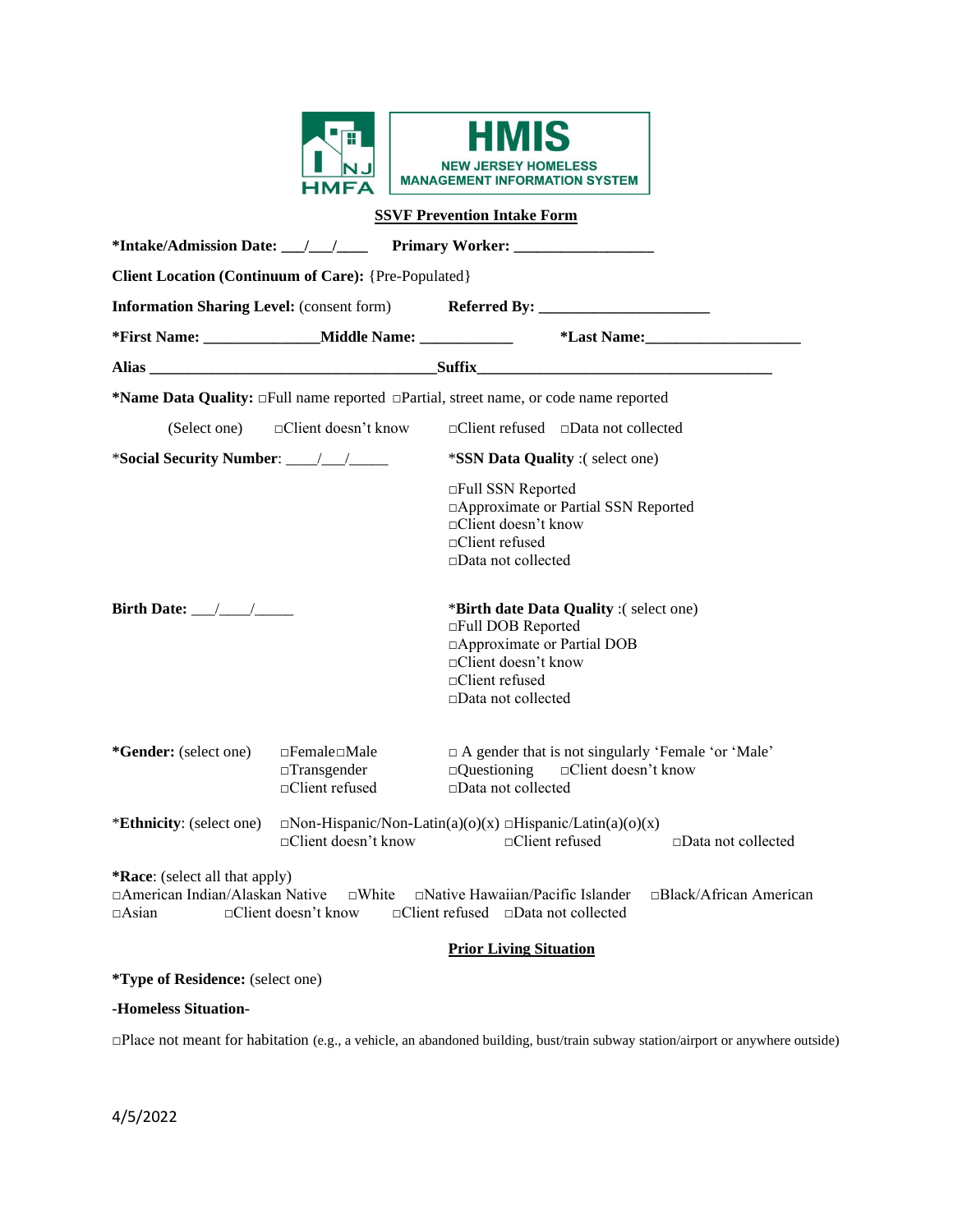□Emergency Shelter, including hotel or motel paid for with emergency shelter voucher, or RHY-funded Host Home Shelter

# □Safe Haven

#### **-Institutional Situations-**

□Foster care home or foster care group home □Hospital or other residential non-psychiatric medical facility □Jail, prison or juvenile detention facility □Long-term care facility or nursing home  $\Box$ Psychiatric Hospital or other psychiatric facility □Substance abuse treatment facility or detox center **-Temporary and Permanent Housing Situation-** □Residential project or halfway house with no homeless criteria □Hotel or motel paid for without emergency shelter voucher  $\Box$ Transitional housing for homeless persons (including homeless youth) □Host Home (non-crisis) □Staying or living in a friend's room, apartment or house □Staying or living in a family member's room, apartment or house □Rental by client, with GPD TIP subsidy □Rental by client, with VASH subsidy □Permanent Housing (other than RRH) for formerly homeless persons □Rental by client, with RRH or equivalent subsidy □Rental by client, with HCV voucher (tenant or project based) □Rental by client in a public housing unit □Rental by client, no ongoing housing subsidy  $\Box$ Rental by client, with other ongoing housing subsidy  $\Box$ Owned by client, with ongoing housing subsidy □Owned by client, no ongoing housing subsidy **-Unknown Options-** □Client doesn't know □Client refused □Data not collected

**\*Length of stay in previous place:** (select one)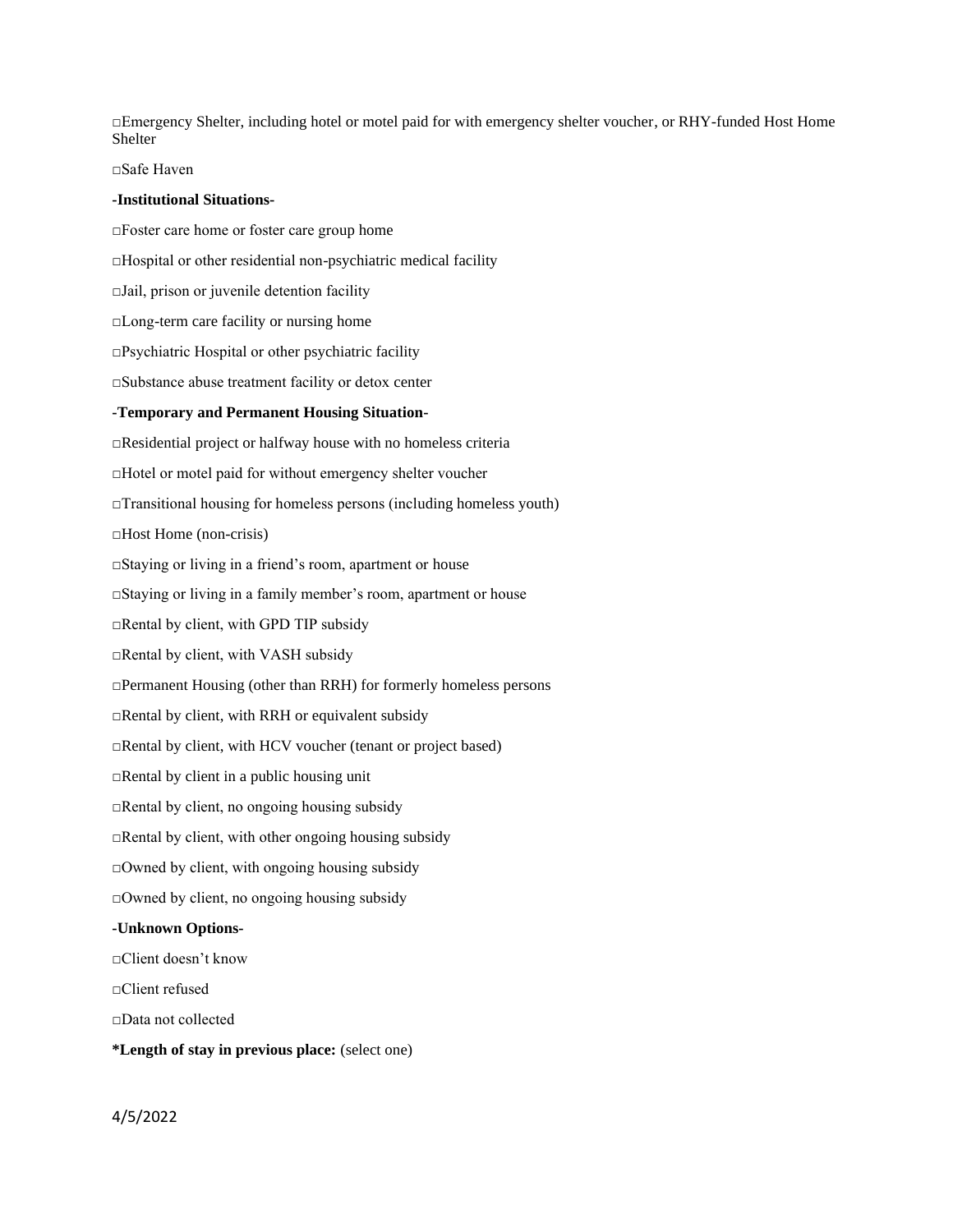| $\Box$ One night or less                                                                                                                                                | $\square$ Two to six nights                      |                         |                 |  |
|-------------------------------------------------------------------------------------------------------------------------------------------------------------------------|--------------------------------------------------|-------------------------|-----------------|--|
| □ One week or more, but less than one month                                                                                                                             | $\Box$ One month or more, but less than 90 day's |                         |                 |  |
| $\square$ 90 days or more, but less than one year                                                                                                                       | $\Box$ One year or longer                        |                         |                 |  |
| □Client doesn't know                                                                                                                                                    | □Client refused                                  |                         |                 |  |
| □Data not collected                                                                                                                                                     |                                                  |                         |                 |  |
|                                                                                                                                                                         |                                                  |                         |                 |  |
| *(Regardless of where they stayed last night) Number of times the client has been on the streets, in ES, or SH<br>in the past three years including today: (select one) |                                                  |                         |                 |  |
| □One Time<br>$\square$ Two Times<br>$\square$ Three Times                                                                                                               | $\Box$ Four or more times                        | □Client doesn't know    |                 |  |
| □Client Refused □Data not collected                                                                                                                                     |                                                  |                         |                 |  |
| *Total number of months homeless on the street, in ES or SH in the past three years: (select one)                                                                       |                                                  |                         |                 |  |
| $\Box$ One month (this time is the first month)<br>$\square$ 2                                                                                                          | $\Box$ 3<br>$\square 4$<br>$\square 5$           | $\square 6$<br>$\Box$ 7 | $\square 8$     |  |
| $\Box$ 10<br>$\Box$ 11<br>$\Box$ 12<br>$\Box$ More than 12 months<br>⊡9                                                                                                 | □Client doesn't know                             |                         | □Client Refused |  |
| $\square$ Data not collected                                                                                                                                            |                                                  |                         |                 |  |
| <b>Chronically Homeless (auto-calculated)</b>                                                                                                                           |                                                  |                         |                 |  |
|                                                                                                                                                                         |                                                  |                         |                 |  |
| *Income from any source: $\square$ No $\square$ Yes $\square$ Client doesn't know $\square$ Client refused $\square$ Data not collected                                 |                                                  |                         |                 |  |
| *Monthly Income Sources: (select all that apply)                                                                                                                        |                                                  |                         |                 |  |
| □Earned Income \$                                                                                                                                                       |                                                  |                         |                 |  |
| $\square$ SSI: \$                                                                                                                                                       |                                                  |                         |                 |  |
| $\Box$ VA service-connected disability compensation \$                                                                                                                  |                                                  |                         |                 |  |
|                                                                                                                                                                         |                                                  |                         |                 |  |
| $\Box$ Private disability insurance \$                                                                                                                                  |                                                  |                         |                 |  |
| $\Box$ TANF \$                                                                                                                                                          |                                                  |                         |                 |  |
| □Retirement income from SSA \$                                                                                                                                          |                                                  |                         |                 |  |
| Child Support \$                                                                                                                                                        |                                                  |                         |                 |  |
|                                                                                                                                                                         |                                                  |                         |                 |  |
| □Unemployment Insurance \$                                                                                                                                              |                                                  |                         |                 |  |
| $\square$ SSDI \$                                                                                                                                                       |                                                  |                         |                 |  |
| DVA non-service-connected disability pension \$                                                                                                                         |                                                  |                         |                 |  |
| $\Box$ Worker's compensation \$                                                                                                                                         |                                                  |                         |                 |  |
| □General public assistance \$                                                                                                                                           |                                                  |                         |                 |  |
| □Pension or retirement income from a former job \$                                                                                                                      |                                                  |                         |                 |  |

4/5/2022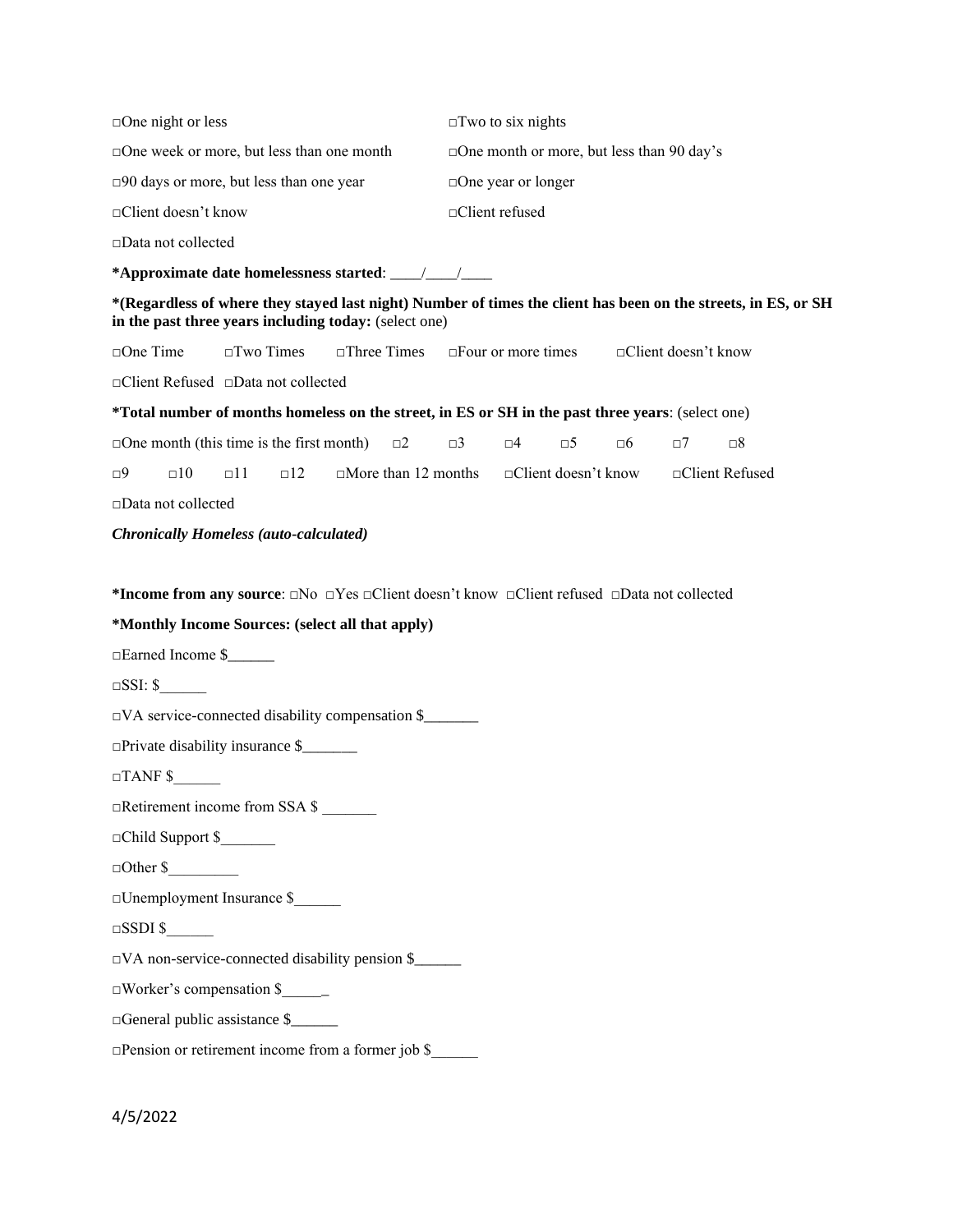$\Box$ Alimony or other spousal support \$

**\*Non-Cash Benefits from any source:** (select one)

□No □Yes □Client doesn't know □Client refused □Data not collected

**\*Non-Cash Benefits**: (select all that apply)

| $\Box$ SNAP (Food Stamps)          | $\Box$ Special Supplemental Nutrition Program for Women, Infants, &<br>Children (WIC) |
|------------------------------------|---------------------------------------------------------------------------------------|
| $\Box$ TANF Child Care services    | $\Box$ TANF transportation services                                                   |
| $\Box$ Other TANF-funded services  | $\square$ Section 8, public housing, or other ongoing rental assistance               |
| $\Box$ Temporary Rental Assistance | $\Box$ Other source:                                                                  |

**\*Covered by Health Insurance**: (select one; if answer is yes please complete below) □No □Yes □Client doesn't know □Client refused □Data not collected **MEDICAID**: □No □Yes **MEDICARE**: □No □Yes **State Children's Health Insurance program**: □No □Yes **Veterans Administrations (VA) Medical Services:** □No □Yes **Employer-Provided Health Insurance:** □No □Yes **Health Insurance obtained through COBRA**: □No □Yes **Private Pay Health Insurance** □ No □Yes **State Health Insurance for Adults**: □No □Yes **Indian Health Services :** □No □Yes **Other:**  $\Box$ No  $\Box$  Yes – Please specify: **Special Needs: \*Physical Disability**: (select one) □No □Yes □Client doesn't know □Client refused □Data not collected **Expected to be of long-continued and indefinite duration and substantially impairs ability to live independently?:** □No □Yes □Client doesn't know □Client refused □Data not collected **\*Developmental Disability:** (select one)  $\Box$ No  $\Box$ Yes  $\Box$ Client doesn't know  $\Box$ Client refused  $\Box$ Data not collected **\*Chronic Health Condition:** (select one) □No □Yes □Client doesn't know □Client refused □Data not collected **Expected to be of long-continued and indefinite duration and substantially impairs ability to live independently?** □No □Yes □Client doesn't know □Client refused □Data not collected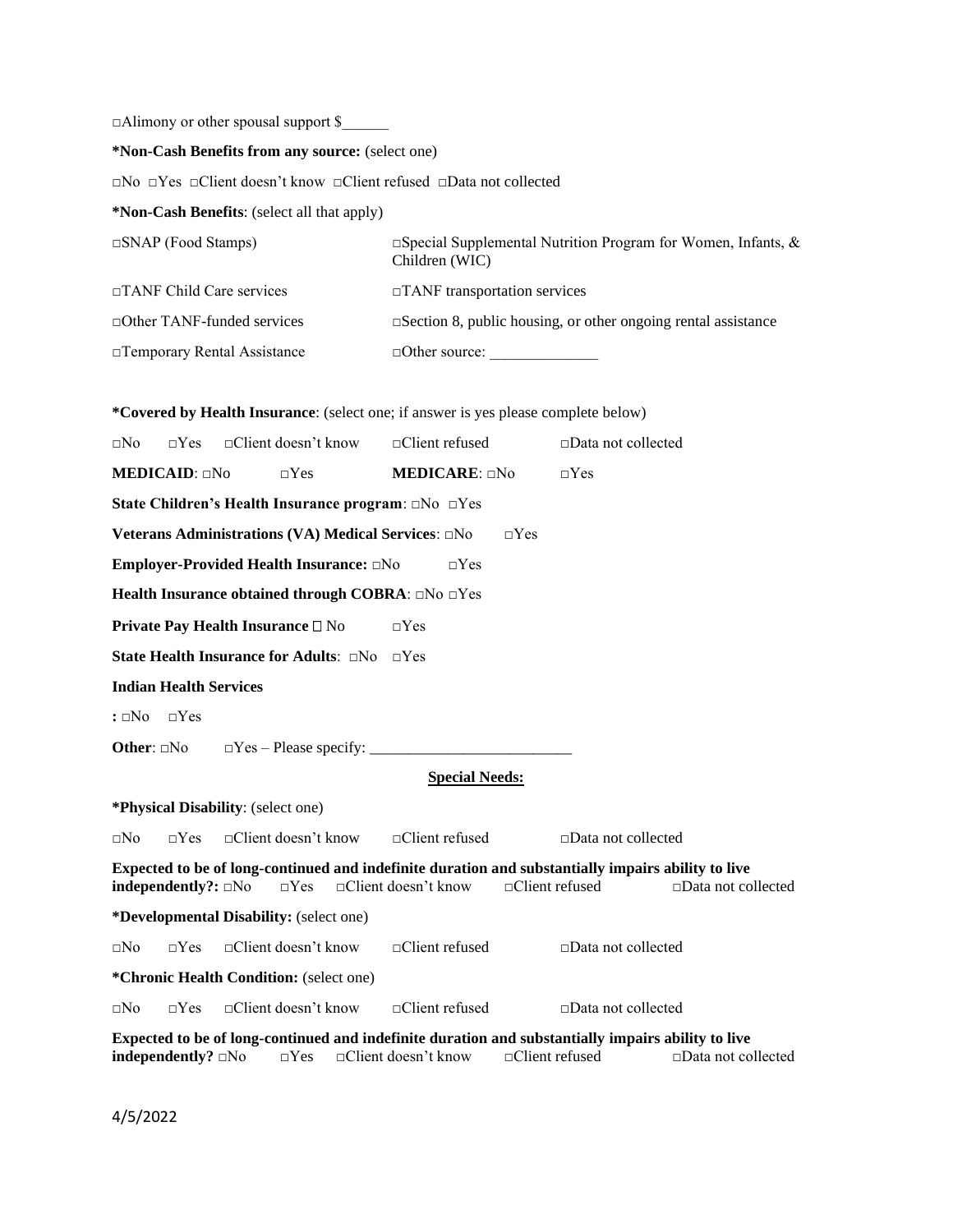| *HIV/AIDS: (select one)               |                                                                                                                                                              |                     |                          |                                               |                                      |                            |  |
|---------------------------------------|--------------------------------------------------------------------------------------------------------------------------------------------------------------|---------------------|--------------------------|-----------------------------------------------|--------------------------------------|----------------------------|--|
| ⊡No<br>$\neg Yes$                     | $\Box$ Client doesn't know                                                                                                                                   |                     | $\Box$ Client refused    |                                               | $\square$ Data not collected         |                            |  |
| *Mental Health Disorder: (select one) |                                                                                                                                                              |                     |                          |                                               |                                      |                            |  |
| $\neg Yes$<br>$\sqcap$ No             | $\Box$ Client doesn't know                                                                                                                                   |                     | $\Box$ Client refused    |                                               | $\Box$ Data not collected            |                            |  |
|                                       | (If client has a mental health disorder) Expected to of long-continued and indefinite duration and substantially<br>impairs ability to live independently?   |                     |                          |                                               |                                      |                            |  |
| $\square$ No<br>$\neg Yes$            | □Client doesn't know                                                                                                                                         |                     | □Client refused          |                                               | $\square$ Data not collected         |                            |  |
|                                       | <i>*Substance Use Disorder: (select one)</i>                                                                                                                 |                     |                          |                                               |                                      |                            |  |
| ⊡No                                   | □Alcohol Abuse □Drug Abuse                                                                                                                                   |                     |                          | $\Box$ Both Alcohol & Drug Abuse              |                                      | $\Box$ Client doesn't know |  |
| □Client refused                       | □Data not collected                                                                                                                                          |                     |                          |                                               |                                      |                            |  |
|                                       | (If client has a substance abuse disorder) Expected to of long-continued and indefinite duration and<br>substantially impairs ability to live independently? |                     |                          |                                               |                                      |                            |  |
| ⊡No<br>$\Box$ Yes                     | $\Box$ Client doesn't know                                                                                                                                   |                     | □Client refused          |                                               | $\Box$ Data not collected            |                            |  |
|                                       |                                                                                                                                                              |                     |                          | <b>Disabling Condition:</b> (auto calculated) |                                      |                            |  |
|                                       |                                                                                                                                                              |                     | <b>Domestic Violence</b> |                                               |                                      |                            |  |
|                                       |                                                                                                                                                              |                     |                          |                                               |                                      |                            |  |
|                                       | *Domestic Violence Victim/Survivor: (select one)                                                                                                             |                     |                          |                                               |                                      |                            |  |
| ⊡No<br>$\Box$ Yes                     | □Client doesn't know                                                                                                                                         |                     | □Client refused          |                                               | $\square$ Data not collected         |                            |  |
|                                       | *(If Yes) When experience occurred: (select one)                                                                                                             |                     |                          |                                               |                                      |                            |  |
|                                       | $\Box$ Within the past three months                                                                                                                          |                     | □Client doesn't know     |                                               |                                      |                            |  |
| $\Box$ Three to six months ago        |                                                                                                                                                              |                     | $\Box$ Client refused    |                                               |                                      |                            |  |
| $\Box$ From six to twelve months ago  |                                                                                                                                                              |                     | □Data not collected      |                                               |                                      |                            |  |
| $\Box$ More than a year ago           |                                                                                                                                                              |                     |                          |                                               |                                      |                            |  |
|                                       | *Are you currently fleeing? (select one)                                                                                                                     |                     |                          |                                               |                                      |                            |  |
| $\square$ No<br>$\Box$ Yes            | □Client doesn't know                                                                                                                                         |                     | □Client refused          |                                               | □Data not collected                  |                            |  |
| <b>Connection with SOAR:</b>          |                                                                                                                                                              |                     |                          |                                               |                                      |                            |  |
| $\Box Yes$<br>$\square$ No            | □Client doesn't know                                                                                                                                         |                     | □Client refused          |                                               | □Data not collected                  |                            |  |
|                                       | *Last Grade Completed: (select one)                                                                                                                          |                     |                          |                                               |                                      |                            |  |
| $\Box$ Less than grade 5              | $\Box$ Grades 5 – 6                                                                                                                                          | $\Box$ Grades 7 – 8 |                          |                                               | $\Box$ Grades 9 - 11 $\Box$ Grade 12 |                            |  |
|                                       | School program does not have grade levels                                                                                                                    |                     | $\Box$ GED               |                                               | $\square$ Some college               |                            |  |
|                                       | □Graduate Degree<br>□Associates Degree<br>□Bachelor's Degree                                                                                                 |                     |                          |                                               |                                      |                            |  |
|                                       | □Vocational Certification □ Client doesn't know                                                                                                              |                     |                          |                                               | □Client Refused □Data not collected  |                            |  |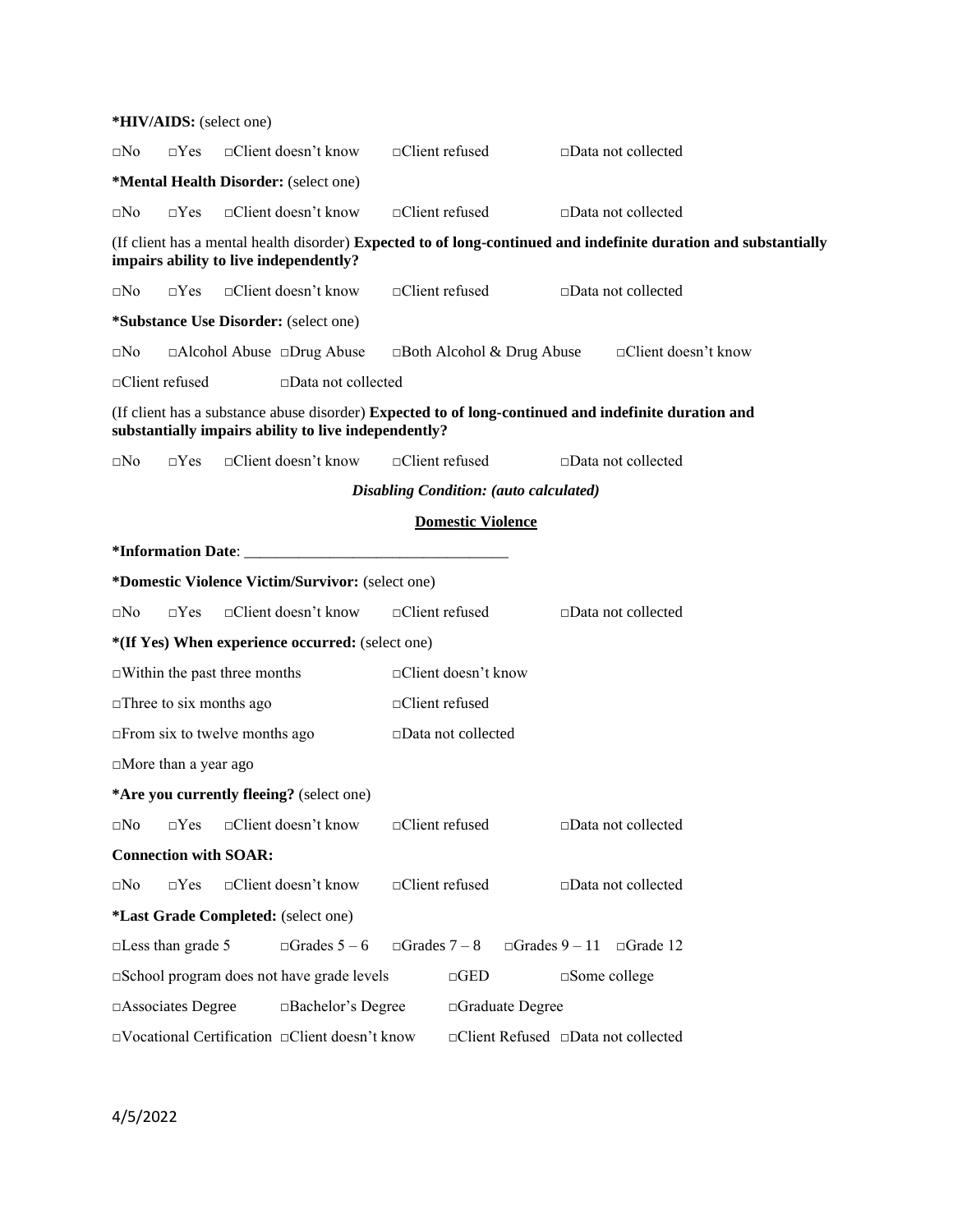|                  | $\square$ No $\square$ Yes $\square$ Client doesn't know | $\Box$ Client refused                                                          | $\Box$ Data not collected |
|------------------|----------------------------------------------------------|--------------------------------------------------------------------------------|---------------------------|
|                  | If Yes, Type of Employment                               |                                                                                |                           |
| $\Box$ Full-Time | $\Box$ Part-Time                                         | $\square$ Seasonal/Sporadic (including Day Labor) $\square$ Data not collected |                           |
|                  | If No. Why Not Employed?                                 |                                                                                |                           |
|                  |                                                          |                                                                                |                           |

□Looking for Work □Unable to work □Not looking for work

# **Military Service**

|                   | <b>Veteran Status:</b>       |                                                    |                              |                                                    |                 |
|-------------------|------------------------------|----------------------------------------------------|------------------------------|----------------------------------------------------|-----------------|
| $\square$ No      | $\neg Yes$                   | □Client doesn't know                               | □Client refused              | $\square$ Data not collected                       |                 |
|                   |                              | <b>Veteran Discharge Status:</b>                   |                              |                                                    |                 |
| □Honorable        |                              | $\Box$ General under honorable conditions          |                              | $\Box$ Under other than honorable conditions (OTH) |                 |
|                   | □Bad Conduct                 | $\square$ Dishonorable                             | $\Box$ Uncharacterized       | □Client Doesn't Know                               | □Client Refused |
|                   | $\square$ Data not collected |                                                    |                              |                                                    |                 |
|                   | <b>Branch of Military:</b>   |                                                    |                              |                                                    |                 |
|                   | $\Box$ Army $\Box$ Airforce  | $\Box$ Navy $\Box$ Marines                         | $\Box$ Coast Guard           | $\Box$ Client Doesn't Know                         | □Client Refused |
|                   | □Data not collected          |                                                    |                              |                                                    |                 |
|                   |                              | Year Entered Military Service (year) ___________   |                              |                                                    |                 |
|                   |                              | <b>Year Separated from Military Service (year)</b> |                              |                                                    |                 |
|                   |                              |                                                    |                              |                                                    |                 |
|                   |                              |                                                    | <b>Theater of Operations</b> |                                                    |                 |
| Worl War II       |                              |                                                    |                              |                                                    |                 |
| $\square$ No      | $\neg Yes$                   | □Client doesn't know                               | □Client refused              | □Data not collected                                |                 |
| <b>Korean War</b> |                              |                                                    |                              |                                                    |                 |
| $\square$ No      | $\neg Yes$                   | □Client doesn't know                               | □Client refused              | □Data not collected                                |                 |
|                   | <b>Vietnam War</b>           |                                                    |                              |                                                    |                 |
| $\square$ No      | $\Box$ Yes                   | □Client doesn't know                               | □Client refused              | □Data not collected                                |                 |
|                   |                              | <b>Persian Gulf War (Operation Desert Storm)</b>   |                              |                                                    |                 |
| $\square$ No      | $\Box$ Yes                   | □Client doesn't know                               | □Client refused              | □Data not collected                                |                 |
|                   |                              | <b>Afghanistan (Operation Enduring Freedom)</b>    |                              |                                                    |                 |
| $\square$ No      | $\neg Yes$                   | □Client doesn't know                               | $\Box$ Client refused        | □Data not collected                                |                 |
|                   |                              | Iraq (Operation Iraqi Freedom)                     |                              |                                                    |                 |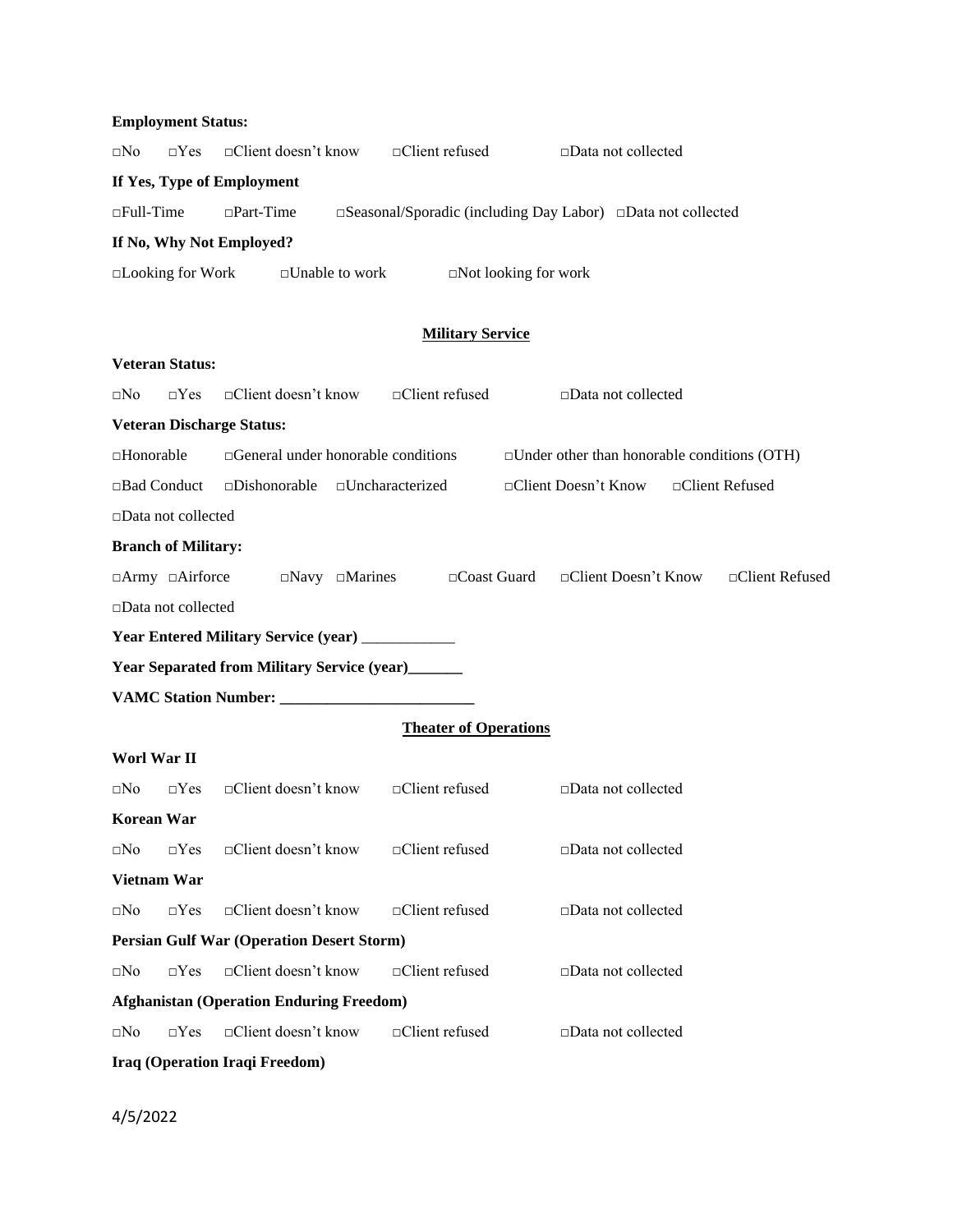| $\square$ No       |                            | $\Box$ Yes $\Box$ Client doesn't know $\Box$ Client refused                           |                                                     | $\square$ Data not collected                                                                        |
|--------------------|----------------------------|---------------------------------------------------------------------------------------|-----------------------------------------------------|-----------------------------------------------------------------------------------------------------|
|                    | <b>Operation New Dawn:</b> |                                                                                       |                                                     |                                                                                                     |
| $\square$ No       | $\neg Yes$                 | $\Box$ Client doesn't know $\Box$ Client refused                                      |                                                     | $\square$ Data not collected                                                                        |
| Kosovo)            |                            |                                                                                       |                                                     | Other Peace-Keeping Operations or Military Interventions (such as Lebanon, Panama, Somalia, Bosnia, |
|                    |                            | $\square$ No $\square$ Yes $\square$ Client doesn't know $\square$ Client refused     |                                                     | □Data not collected                                                                                 |
|                    |                            | Household Income as a Percentage of AMI:                                              |                                                     |                                                                                                     |
|                    |                            | $\square$ Less than 30% $\square$ 30% to 50% $\square$ Greater than 50%               |                                                     |                                                                                                     |
|                    |                            |                                                                                       | <b>Last Permanent Address</b>                       |                                                                                                     |
|                    |                            |                                                                                       |                                                     |                                                                                                     |
|                    |                            | <b>Address Data Quality:</b> $\Box$ Full address reported                             |                                                     | $\Box$ Incomplete or estimated address reported                                                     |
|                    |                            | $\Box$ Client doesn't know $\Box$ Client refused $\Box$ Data not collected            |                                                     |                                                                                                     |
|                    |                            |                                                                                       |                                                     |                                                                                                     |
|                    |                            |                                                                                       |                                                     |                                                                                                     |
|                    |                            |                                                                                       |                                                     |                                                                                                     |
|                    |                            |                                                                                       |                                                     |                                                                                                     |
|                    |                            |                                                                                       | <b>SSVF Homeless Prevention Targeting Criteria:</b> |                                                                                                     |
|                    |                            | Is Homelessness Prevention Targeting Screener required: $\square$ No                  |                                                     | $\Box$ Yes                                                                                          |
|                    |                            | <i>*</i> Current housing loss expected within: (select one)                           |                                                     |                                                                                                     |
| $\square$ 1-6 days |                            | $\Box$ 7-13 days                                                                      | $\Box$ 14-21 days $\Box$ More than 21 days          |                                                                                                     |
|                    |                            | *Current household income is \$0: (select one) $\Box$ No $\Box$ Yes                   |                                                     |                                                                                                     |
|                    |                            | $\Box$ \$0 (i.e., not employed, not receiving cash benefits, no other current income) |                                                     |                                                                                                     |
|                    |                            | □1-14% of Area Median Income (AMI) for household size                                 |                                                     |                                                                                                     |
|                    |                            | $\Box$ 15-30% of AMI for household size                                               |                                                     |                                                                                                     |
|                    |                            | $\Box$ More than 30% of AMI for household size                                        |                                                     |                                                                                                     |
|                    |                            | *History of Literal Homelessness (street/shelter/transitional housing): (select one)  |                                                     |                                                                                                     |
|                    |                            | $\Box$ Most recent episode occurred withing the last year                             |                                                     |                                                                                                     |
|                    |                            | $\Box$ Most recent episode occurred more than a year ago                              |                                                     |                                                                                                     |
| $\square$ None     |                            |                                                                                       |                                                     |                                                                                                     |
|                    |                            | Head of Household (HOH) is not a current leaseholder: □No                             |                                                     | $\Box$ Yes                                                                                          |
|                    |                            | Head of Household (HOH) never been leaseholder: $\square$ No                          | $\Box$ Yes                                          |                                                                                                     |
|                    |                            |                                                                                       |                                                     |                                                                                                     |
| 4/5/2022           |                            |                                                                                       |                                                     |                                                                                                     |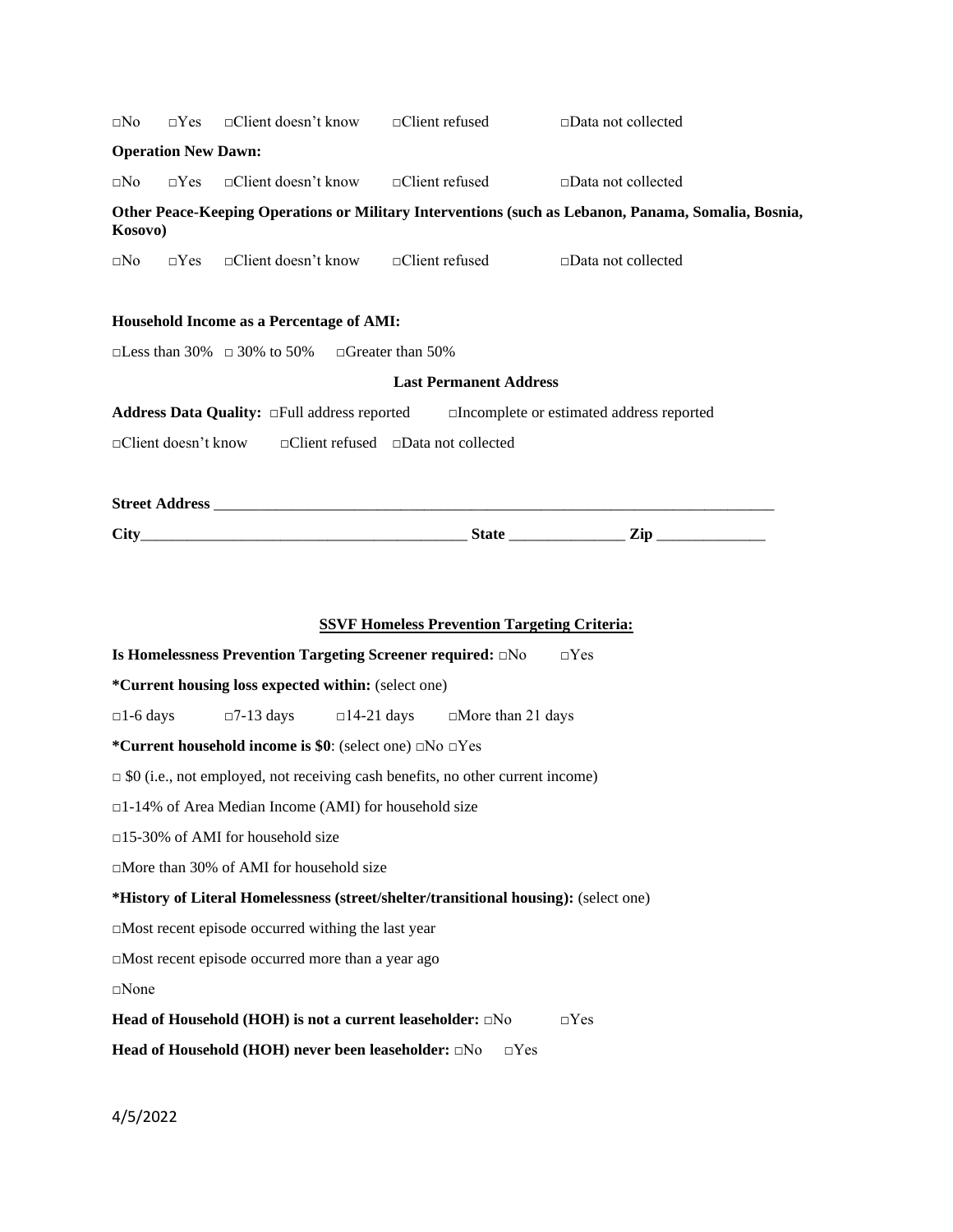## **\*Currently at risk of losing a tenant-based housing subsidy or housing in a subsidized building or unit**: (select one)  $\Box$ No  $\Box$ Yes

### **\*Rental Evictions within the Past 7 Years**: (select one)

 $\Box$ No prior rental evictions  $\Box$  1 prior rental evictions  $\Box$  2 or more prior rental evictions

**\*Criminal record for arson, drug dealing or manufacture, or felony offense against persons or property**: (select one)  $\square$ No  $\square$ Yes

#### **Incarcerated as adult (any adult in household):**

□Not incarcerated □Incarcerated once □Incarcerated two or more times

#### **Discharged from jail or prison within last six months after incarceration of 90 days or more (adults)**

 $\neg$ No  $\neg$ Yes

**\* Registered sex offender (any household member):** (select one) □No □Yes

**\*Head of household with disabling condition (physical health, mental health, substance use) that directly affects ability to secure/maintain housing:** □No □Yes

**\*Currently pregnant (any household member):** □No □Yes

**\*Single parent with minor child(ren):** □No □Yes

**\*Household includes one or more young children (age six or under), or a child who requires significant care:**

□No □Yes

**\*Household size of 5 or more requiring at least 3 bedrooms (due to age/gender mix):**

□No □Yes

**\*Household includes one or more members of an overrepresented population in the homelessness system when compared to the general population:**

□No □Yes

**\*HP applicant total points**: \_\_\_\_\_\_\_\_\_\_ **\*Grantee targeting threshold score:** \_\_\_\_\_\_\_\_\_\_\_\_\_\_\_

### **Household Program Enrollment:**

# **\*Individual/Family Type:**  □Individual Male □Two Parent Family – Adult □Individual Female □Two Parent Family – Youth □Individual Male Youth (<18) □Adult Couple w/o Children □Individual Female Youth (<18) □Household w/only Children  $\Box$ Single Parent Family – Male Head  $\Box$ Other household type □Single Parent Family – Female Head □Household member - adult □Single Parent Family – Youth Head □Household member – child

**Household Size \_\_\_\_\_\_\_\_\_\_\_\_**

### **Non-HMIS Data Elements:**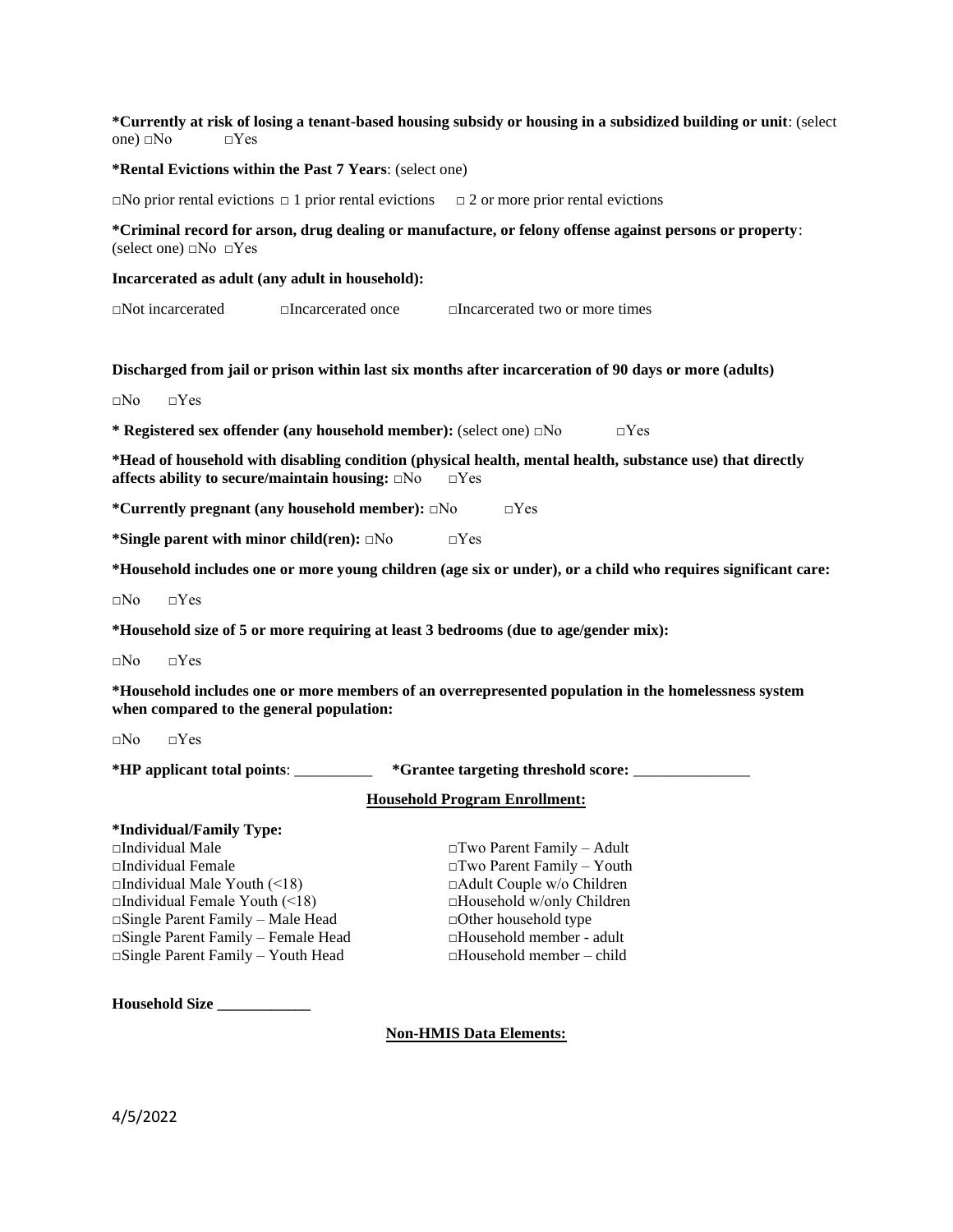- **\*Homeless Cause**: (select one) □Benefits Loss/Reduction □Injury □Job Income Loss/Reduction □Domestic Violence □Relocation □Drug/Alcohol Abuse □Release from prison/jail □Other □Release from Hospital □Natural Disaster
- □Eviction □Asked to leave shared residence □Release from Psych. Facility □Foreclosure – Rented Property □Illness □Foreclosure – Owned Property □Not Homeless

### **Optional Military Data Elements**

# **Duration of Active Duty (months)\_\_\_\_\_\_\_\_\_\_\_**

# **Served in a war zone:**

□No □Yes □ Doesn't know □Refused

## **Name of war zone:**

**Europe North Africa IVietnam II Laos and Cambodia II South China Sea II China, Burma, India II Korea**  $\Box$  South Pacific  $\Box$  Persian Gulf  $\Box$  Other  $\Box$  Afghanistan  $\Box$  Don't know  $\Box$  Refused

Number of months in war zone:

**Received hostile or friendly fire:** □No □Yes □ Doesn't know □Refused

**\*Current Student**: (select one)

□Yes □No □Don't know □Refused

**\*Received vocational training or apprenticeship certificate**: (select one)

□Yes □No □Don't know □Refused

#### **Children's Education Questions:**

| <b>*Education Enrollment Status:</b> (select one)                                                 |  |  | $\Box Yes \quad \Box No \quad \Box Don't know \quad \Box Refused$ |                                              |  |  |
|---------------------------------------------------------------------------------------------------|--|--|-------------------------------------------------------------------|----------------------------------------------|--|--|
| If yes, was/is the child connected to the McKinney-Vento Homeless Assistance Act school liaison?  |  |  |                                                                   |                                              |  |  |
| (Select one) $\Box$ Yes $\Box$ No $\Box$ Don't know $\Box$ Refused                                |  |  |                                                                   |                                              |  |  |
| <b>Type of School:</b> (select one)                                                               |  |  |                                                                   |                                              |  |  |
| $\Box$ Public school $\Box$ Parochial or other private school $\Box$ Don't know<br>$\Box$ Refused |  |  |                                                                   |                                              |  |  |
| <b>If not enrolled, last date of enrollment</b> [MM/YYYY]: /                                      |  |  |                                                                   |                                              |  |  |
| *Student Body Age: (select one)                                                                   |  |  |                                                                   |                                              |  |  |
| $\Box$ Nursery/Preschool                                                                          |  |  | $\square$ Six-Year High School                                    |                                              |  |  |
| $\Box$ Kindergarten School                                                                        |  |  |                                                                   | $\Box$ High School – Other than listed above |  |  |